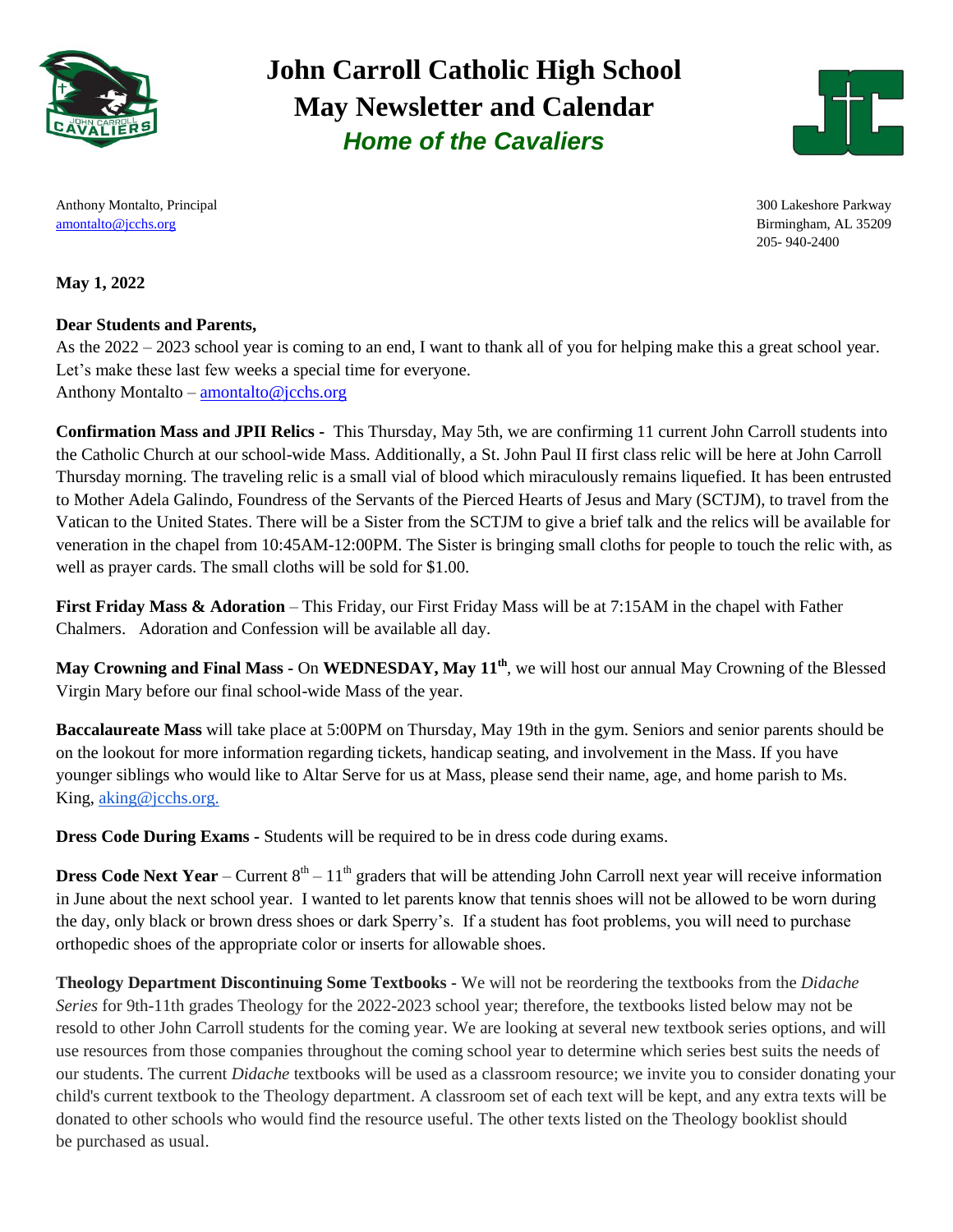#### **Theology Textbooks JCCHS Will No Longer Be Purchasing -**

- Faith & Revelation: Knowing God
- Mystery of Redemption
- The Church: Sacrament of Salvation
- Sacraments: Source of our life in Christ
- Moral Theology: Life in Jesus Christ

**Service Hours -** We are getting ready to onboard all of our 9th-11th grades in the Track It Forward website/app to streamline our collection, approval, and tracking of service hours and goals. Students will be introduced to the website at our assembly this Wednesday, May 4th. Be on the lookout for a detailed email with more information after that meeting.

| $\cdots$                                                                                                                                                      |                                                                                           |                                                                                                                                                                                                                                                       |                                                                                                     |                                                                                                                                                                                                                                            |                                                                                                                                                                            |  |  |  |
|---------------------------------------------------------------------------------------------------------------------------------------------------------------|-------------------------------------------------------------------------------------------|-------------------------------------------------------------------------------------------------------------------------------------------------------------------------------------------------------------------------------------------------------|-----------------------------------------------------------------------------------------------------|--------------------------------------------------------------------------------------------------------------------------------------------------------------------------------------------------------------------------------------------|----------------------------------------------------------------------------------------------------------------------------------------------------------------------------|--|--|--|
| <b>Monday</b><br>$\overline{2}$                                                                                                                               | <b>Tuesday</b><br>3                                                                       | Wednesday<br>4                                                                                                                                                                                                                                        | <b>Thursday</b><br>5                                                                                | Friday<br>6                                                                                                                                                                                                                                | 7<br><b>Saturday</b>                                                                                                                                                       |  |  |  |
| <b>Volleyball Tryouts</b>                                                                                                                                     | <b>Volleyball Tryouts</b>                                                                 | <b>Activity Period</b><br><b>Class Meetings</b><br><b>SGA Elections</b><br><b>Graduation Info</b><br><b>Volleyball Tryouts</b><br><b>Girls Basketball and</b><br><b>Dance Interest</b><br>Meetings 6:00 PM                                            | <b>Mass Day</b><br><b>Volleyball Tryouts</b>                                                        | <b>First Friday Mass</b><br>7:15 AM in the Chapel<br>Day of Adoration<br>Chapel $8:00 - 3:00$<br><b>Spirit Day Friday!</b><br>3 <sup>rd</sup> Round Playoffs<br><b>Girls' Soccer vs</b><br>Indian Springs @<br><b>John Carroll 6:00 PM</b> | <b>Solo and Ensemble</b><br><b>Band Competition</b><br>3rd Round Playoffs<br>Boys' Soccer vs<br><b>Indian Springs @</b><br><b>Indian Springs 7:00 PM</b><br>Sunday<br>8    |  |  |  |
| <b>Monday</b><br>9                                                                                                                                            | <b>Tuesday</b><br>10                                                                      | Wednesday<br>11                                                                                                                                                                                                                                       | <b>Thursday</b><br>12                                                                               | Friday<br>13                                                                                                                                                                                                                               | Saturday<br>14                                                                                                                                                             |  |  |  |
| <b>Girls' Basketball</b><br><b>Tryouts</b><br><b>Athletic Booster</b><br><b>Club Meeting 6:00</b><br><b>MS Football</b><br><b>Interest Meeting</b><br>6:00 PM | <b>College Shirt Day</b><br>for Seniors<br>Girls' Basketball<br><b>Tryouts</b>            | <b>May Crowning</b><br><b>Hand Out</b><br><b>Caps and Gowns</b><br><b>Adored Sweets</b><br>Food Truck 3:00<br>Girls' Basketball<br><b>Tryouts</b><br><b>Boys' Basketball</b><br><b>Interest Meeting</b><br>6:00 PM<br>PTO 6:15<br><b>Golf Banquet</b> | <b>Senior Exams Begin</b>                                                                           | <b>Spirit Day Friday</b><br><b>Senior Exams</b>                                                                                                                                                                                            | Diocesan Youth<br><b>Synod</b><br><b>Baseball Banquet</b><br>5:00 PM<br><b>Thespian Pizza Party</b><br>6:00 PM<br><b>Sunday</b><br>15<br><b>Soccer Banquet</b><br>12:30 PM |  |  |  |
| 16<br><b>Monday</b>                                                                                                                                           | <b>Tuesday</b><br>17                                                                      | Wednesday<br>18                                                                                                                                                                                                                                       | <b>Thursday</b><br>19                                                                               | Friday<br>20                                                                                                                                                                                                                               | <b>Saturday</b><br>21                                                                                                                                                      |  |  |  |
| Final Exams 9 - 12                                                                                                                                            | Final Exams 9 - 12<br><b>Last School Day for</b><br>Seniors<br><b>Graduation Practice</b> | Final Exams 9 - 11                                                                                                                                                                                                                                    | Final Exams 9 - 11<br><b>Last Day of School</b><br><b>For Students</b><br><b>Baccalaureate Mass</b> | <b>Teacher Workday</b>                                                                                                                                                                                                                     | <b>Used Book and</b><br><b>Uniform Sale</b><br>$8:00 - 12:00$<br><b>Sunday</b><br>22                                                                                       |  |  |  |
|                                                                                                                                                               | <b>Senior Cookout</b>                                                                     |                                                                                                                                                                                                                                                       | <b>Graduation 7:00</b>                                                                              |                                                                                                                                                                                                                                            |                                                                                                                                                                            |  |  |  |

# **May Calendar**